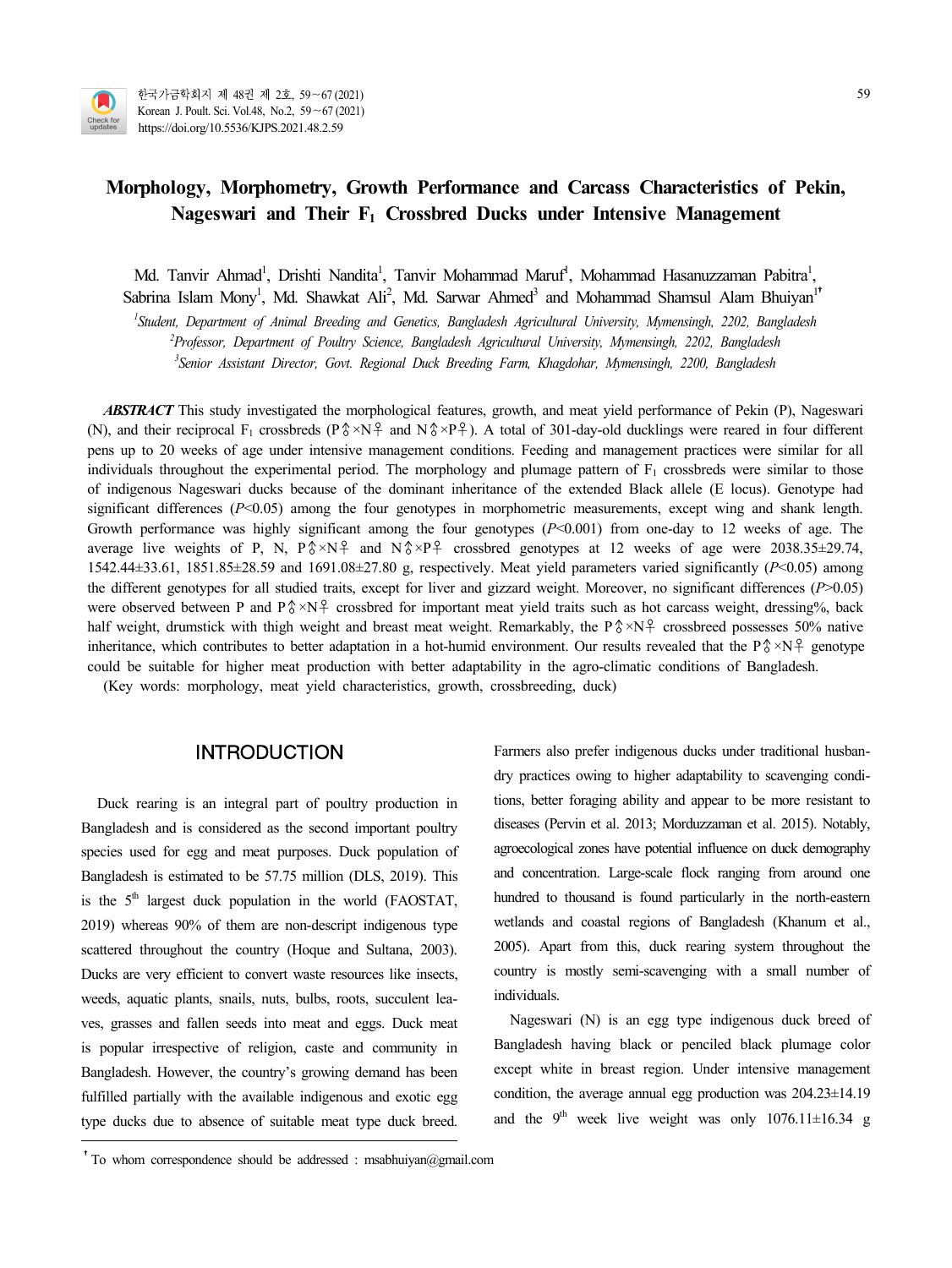(Bhuiyan et al., 2017). However, this breed is well adapted to agro-climatic condition and existing management system of Bangladesh (Morduzzaman et al. 2015). On the other hand, Pekin (P) is an exotic meat type duck breed that has been introduced recently in Bangladesh and are being reared commercially by some farmers under intensive management condition. In confinement with adequate nutrients, it grows rapidly up to 2.5-3.0 kg at market age of 8 to 10 weeks and lays an average of 200 eggs per year (Microlivestock, 1991). However, they are not good scavengers and production is largely affected in semi-scavenging condition with poor quality and fluctuating feed supply. Therefore, their adaptability under semi-scavenging condition of Bangladesh is a big challenge for a profitable duck farming. Under the circumstances stated above, reciprocal crossing between Pekin and Nageswari will create opportunity to utilize hybrid vigor in the descendants for increasing meat production potentials without compromising egg production. The better performed crossbreds would be expected more adaptable under semi-scavenging production system of Bangladesh as of their 50% native inheritance.

Crossbreeding is a potential tool for improving growth and production potentials through exploitation of heterosis. Previous studies on intra and inter-generic crossbreeding have been reported to improve productivity, meat quality and reproductive traits (Padhi, 2010; Brun et al., 2012; Matitaputty et al., 2015). Reciprocal crossing is generally used to perform to identify suitable combination for commercial exploitation of production traits. Pekin and Muscovy ducks had significant additive effects on growth performance, meat quality and plumage color parameters (Matitaputty et al., 2015). However, crossbreeding effects on productivity using indigenous Nage swari duck is lacking in the literature. Therefore, the objectives were to investigate the morphological features, growth performance and meat production potentials of reciprocally produced Pekin-Nageswari F<sup>1</sup> crossbred ducks under intensive management condition.

# MATERIALS AND METHODS

### 1. Ducks and Management Practices

This study was conducted as per guidelines of the Animal

Care and Use Committee of Bangladesh Agricultural University (IACUC) and approval was taken from the University Ethical Committee (No.: BAURES/2020 ESRC/AH/03). Pekin and Nageswari breeding flocks were grouped into four different pens in order to get pure Pekin and Nageswari day old ducklings as well as their reciprocal crossbreds. In total, 400 fertile eggs were collected after 2 weeks of group formation and was incubated at Regional Duck Breeding Farm, Mymen singh. The male and female ratio was 1:6 in each breeding flock. A total of 301-day old ducklings were hatched out (hatchability 75.25% based on total eggs). The flocks were maintained up to  $20<sup>th</sup>$  week of age on perch in a shed at Bangladesh Agricultural University Artificial Insemination Center. Commercial compound starter feed (Quality Feed Ltd., Bangladesh) was provided two times a day during the first four weeks of age while hand mixed compound feed was provided twice daily as per requirement of the dual type duck throughout the growing and pre-laying period. The nutrient contents of the supplied rations are given in Table 1. The shed was cleaned regularly and birds had unrestricted access to drinking water. Ducks were vaccinated against duck plague, avian influenza and duck cholera and vaccination schedule is presented in Table 2. Strict bio-security measures and hygienic control were maintained to ensure healthy environment of duck during the experimental period. Rigorous selection was performed twice at the age of  $10^{th}$  and  $16^{th}$  week based on their growth performance and phenotypic features.

### 2. Traits Under Study

## 1) Morphology and Morphometry

Pekin and Nageswari possess their typical breed characteristics regarding plumage color, morphological features and morphometric measurements. Hence, our aim was to investigate the inheritance of plumage color and pattern, morphological features and morphometric measurements in crossbreds. Six different morphometric traits were investigated in this study such as shank length, neck length, body length, wing length, bill length and shank circumference.

## 2) Growth Performance

Weekly live weight was recorded from day old to  $12<sup>th</sup>$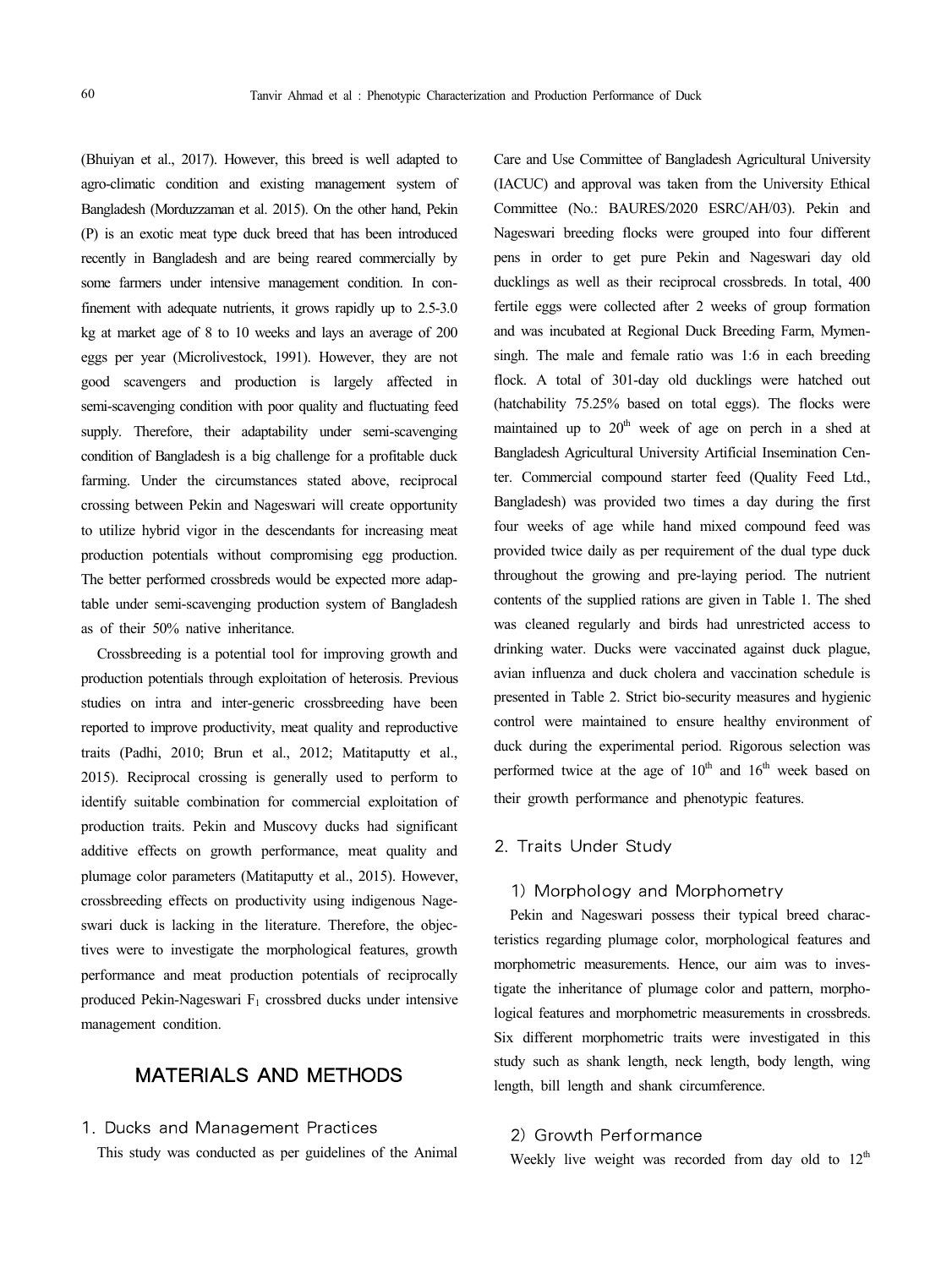| Nutrients*              | <b>Starter</b><br>$(0~1$ week) | Grower<br>$(5 \sim 17$ week) | Pre-laying<br>$(18~20$ week) |
|-------------------------|--------------------------------|------------------------------|------------------------------|
| ME (kcal/kg)            | 2,850                          | 2,750                        | 2,800                        |
| $CP\%$                  | 22.0                           | 16.5                         | 17.0                         |
| Lysine                  | 0.80                           | 0.70                         | 0.78                         |
| Methionine              | 0.40                           | 0.29                         | 0.32                         |
| Methionine and cysteine | 0.58                           | 0.42                         | 0.62                         |
| Calcium                 | 1.10                           | 1.00                         | 2.75                         |
| Available phosphorus    | 0.50                           | 0.50                         | 0.48                         |
| Common salt             | 0.25                           | 0.25                         | 0.25                         |

**Table 1.** Nutrient composition of ration supplied to experimental flocks

\* Vitamin-mineral premix was added at a rate of 0.5 kg per 100 kg feed.

**Table 2.** Vaccination schedule practiced in the experimental flock

| Disease name    | Dose     | Age of vaccination | Methods of administration |                                    |  |
|-----------------|----------|--------------------|---------------------------|------------------------------------|--|
|                 |          | Primary dose       | Booster dose              |                                    |  |
| Duck plague     | $1.0$ mL | $25th$ day         | $40th$ day                | Sub-cutaneous and<br>intramuscular |  |
| Avian influenza | $0.5$ mL | $31th$ day         | $46th$ day                | Sub-cutaneous and<br>intramuscular |  |
| Duck cholera    | $0.5$ mL | $60th$ day         | $75th$ day                | Intramuscular                      |  |

week of age and then fortnightly live weights were recorded up to  $20<sup>th</sup>$  week of age. To make homogeneity of data, live weight was always taken in the morning before supplying feed and water. Based on the recorded information, several production efficiency indicators like growth rate (g/bird), feed conversion efficiency were estimated.

## 3) Meat Yield Characteristics

A total of 16 ducks (8 males and 8 females) were selected randomly and were slaughtered at  $12<sup>th</sup>$  week of age (marketing age) having 4 individuals (2 males and 2 females) from each genotype. The slaughtered birds were allowed to bleed thoroughly and were subsequently dressed, eviscerated and dissected as per description of Ferdaus et al. (2015). The investigated traits were average live weight (g), neck weight with skin (g), carcass weight without giblet (g), dressing (%), heart weight (g), liver weight (g), gizzard weight (g), back half weight (g), drumstick with thigh weight (g), drumstick weight (g), thigh weight (g), wings weight (g), back weight (g), breast meat weight (g) and keel bone length (cm).

#### 3. Statistical Analysis

Data on growth, meat production, morphology and mor phometric traits were screened and compiled in excel spread sheet. All sorts of descriptive statistics such as mean, standard error, frequency, percentage and ANOVA were performed using SAS software for windows (SAS ver. 9.1.3). Sex of the birds were fitted as fixed effect in the analysis. Mean separation procedures were computed using Duncan's Multiple Range Test (DMRT).

# RESULTS

### 1. Morphological Features

The morphological features and their distributions are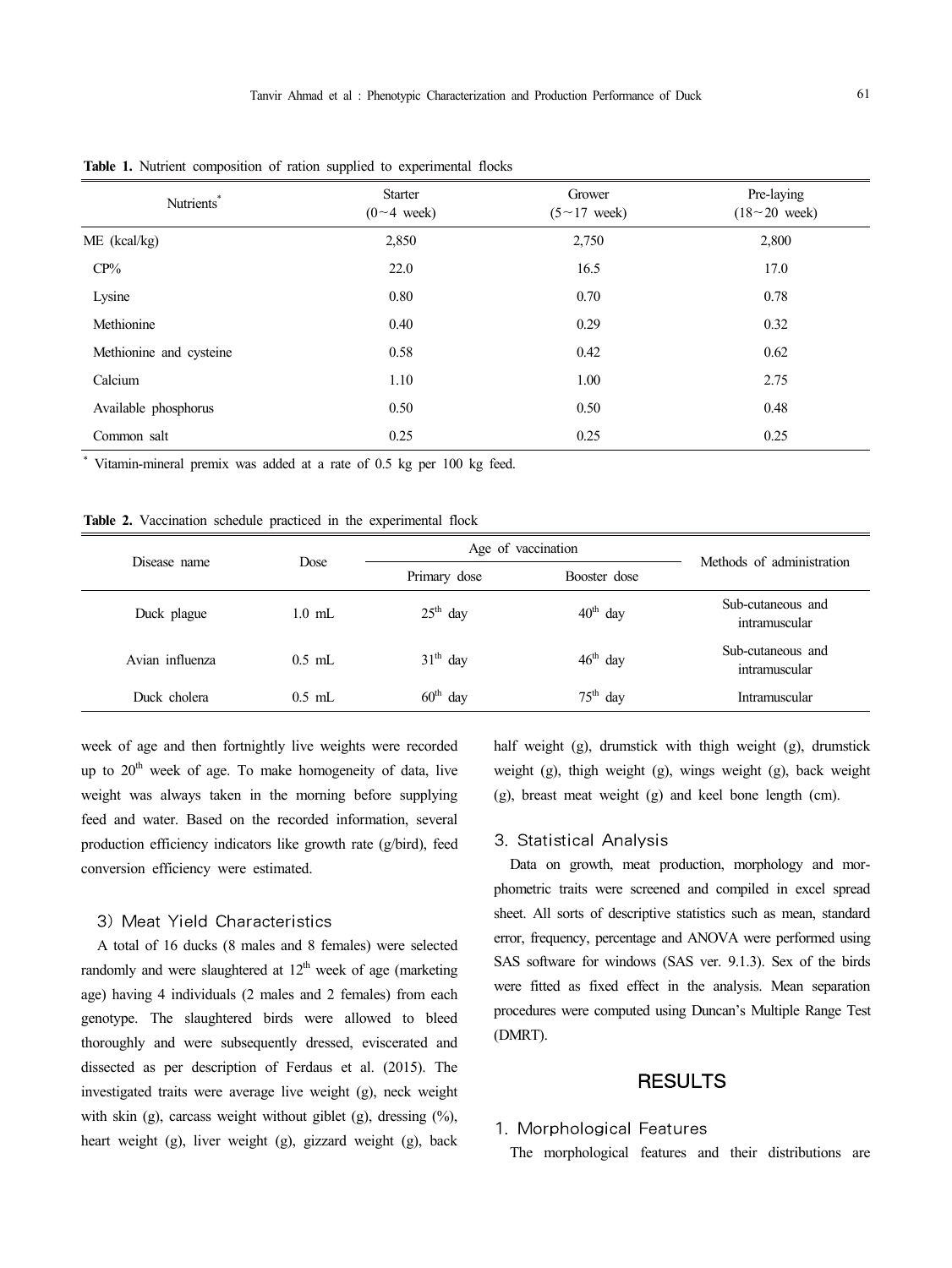presented in Table 3. Pekin and Nageswari ducks possessed their typical breed characteristics. Here, our main focus on the inheritance of plumage color and pattern, and morphological features in  $P\& \times N\}$  and  $N\& \times P\}$  crossbreds. Typically, the black color was predominant over white color for all considered traits. However, there are considerable differences have been observed regarding plumage color and pattern between these two crossbreds. In particular, the head color was equally distributed as white spotted black (50%) and only black (50%) in P $\uparrow \times N$  genotype while it was almost black (91.17%) in N $\uparrow \times P\uparrow$  crossbred. Breast color of P $\uparrow \times N\uparrow$ genotype was mostly white in color (93.33%) that extended up to belly but  $N\delta \times P\}$  possessed black with white spotted breast (91.17%). Wing color of two crossbreds was distinct, the

 $P_0^* \times N_f^2$  genotype had white primary and secondary feathers (80%) while complete black wing except few white primary feathers was observed (94.12%) in  $N\uparrow \times P\uparrow$  crossbreds. The bill, shank and web color of  $P_0^* \times N_f^2$  genotype was found dominantly yellowish or yellowish black. On the contrary, N♂  $\times$  P  $\uparrow$  crossbred genotype had mostly black and black with yellowish tint for the aforementioned traits.

### 2. Morphometric Measurements

Table 4 represents morphometric features of Pekin, Nage swari and their reciprocal crossbred ducks. The morphometric traits like neck length, shank circumference and body length had highly significant differences among the 4 genotypes (*P*<0.01). There were insignificant differences (*P*>0.05) obser-

Table 3. Morphological features of Pekin, Nageswari and their reciprocal crossbreds (F<sub>1</sub>) at 20<sup>th</sup> week of age

|              |                                |            |                                                    |                | Characteristic features                                                                                       |                         |                                                                       |                        |
|--------------|--------------------------------|------------|----------------------------------------------------|----------------|---------------------------------------------------------------------------------------------------------------|-------------------------|-----------------------------------------------------------------------|------------------------|
| Phenotype    | Pekin $(P)$                    | Freq.      | Nageswari (N)                                      | Freq.          | $P \$ $\times N$ $+$                                                                                          | Freq.                   | $N \$ $\times$ $P \}$                                                 | Freq.                  |
|              | Head color White (12) 100.00   |            | Black $(10)$<br>White spotted<br>black $(1)$       | 90.91<br>9.09  | Black $(15)$<br>White spotted black (15)                                                                      | 50.00<br>50.00          | Black $(31)$<br>White spotted black (3)                               | 91.17<br>8.82          |
| Neck color   | White $(12)$                   | 100.00     | Black (12)                                         | 100.00         | White $(5)$<br>Black with white spotted (20)<br>Black $(5)$                                                   | 16.67<br>66.67<br>16.67 | White (3)<br>Black with white spotted (23)<br>Black $(8)$             | 8.82<br>76.47<br>23.53 |
| Breast color | White $(12)$                   | $100.00\,$ | Black with<br>white spot $(11)$                    | 100.00         | Black with white spotted (2)<br>White extended up to belly $(28)$ 93.33 White extended up to belly $(3)$ 8.82 | 6.67                    | Black with white spotted (31) 91.17                                   |                        |
|              | Wing color White $(12)$ 100.00 |            | Black $(11)$                                       | 100.00         | Primary and secondary feather<br>white $(24)$<br>Black except few white primary<br>feather $(6)$              | 80.00<br>20.00          | Black $(2)$<br>Black except few white<br>primary feather (30)         | 5.88<br>94.12          |
| Bill color   | Yellowish<br>(12)              | 100.00     | Black $(11)$                                       |                | Black $(8)$<br>100.00 Black with yellowish tint (15)<br>Yellowish (7)                                         | 26.67<br>50.00<br>23.33 | Black $(27)$<br>Black with yellowish tint (7)                         | 79.41<br>20.59         |
| Shank color  | Yellowish<br>(12)              | 100.00     | Black $(11)$                                       | 100.00         | Yellowish (11)<br>Yellowish black (11)<br>Black (8)                                                           | 36.67<br>36.67<br>26.67 | Yellowish (6)<br>Yellowish black (2)<br>Black $(26)$                  | 17.65<br>5.88<br>76.47 |
| Web color    | Yellowish<br>(12)              | 100.00     | Black $(7)$<br>Black with<br>yellowish tint<br>(4) | 63.63<br>36.36 | Yellowish (25)<br>Black $(1)$<br>Black with yellowish tint (4)                                                | 83.33<br>3.33           | Yellowish (10)<br>Black $(3)$<br>13.33 Black with yellowish tint (21) | 29.41<br>8.82<br>61.76 |

values in the parentheses indicate the number of observations.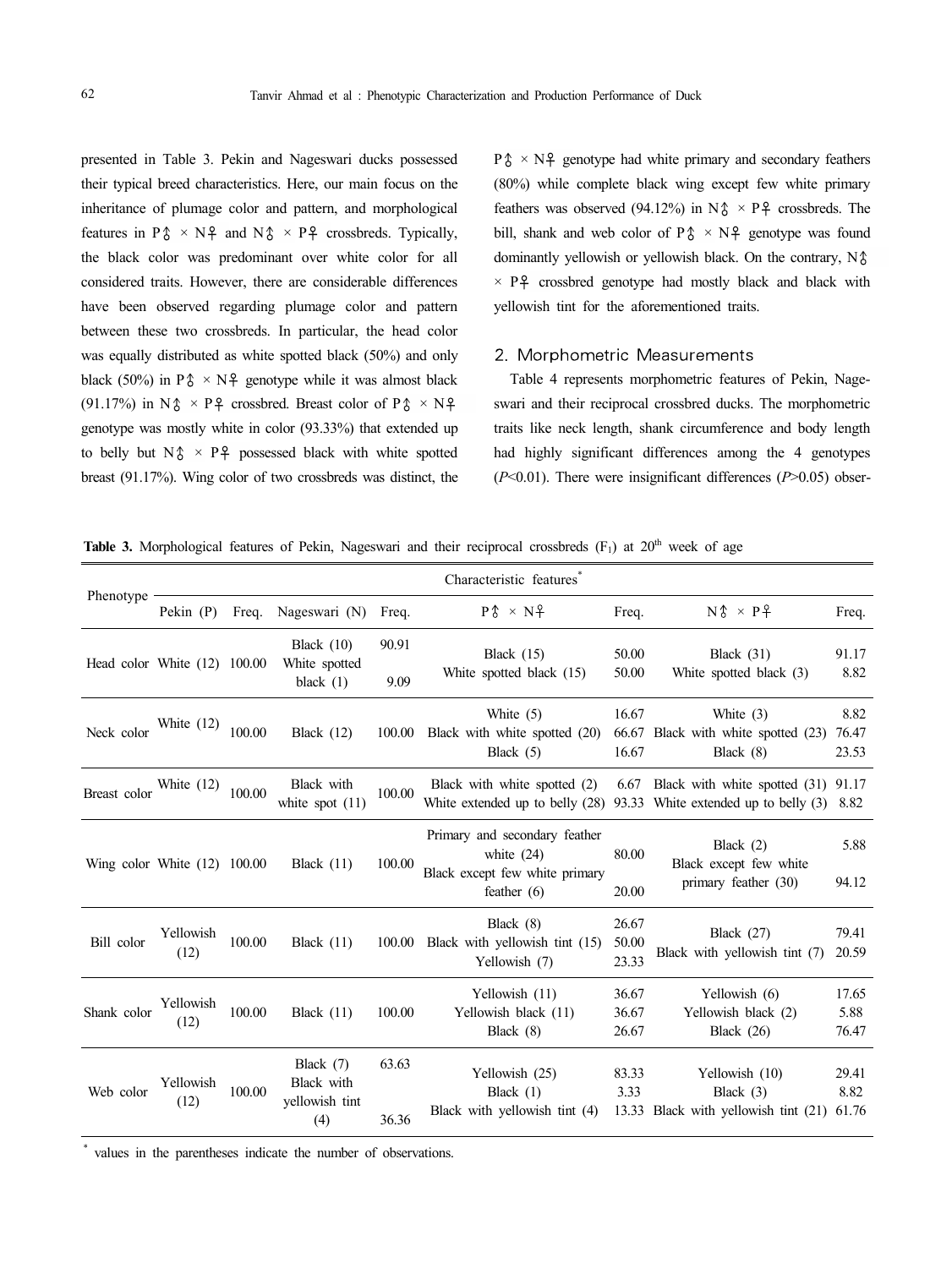|                     |            | Genotype                      |                               |                                              |                                              |                               |
|---------------------|------------|-------------------------------|-------------------------------|----------------------------------------------|----------------------------------------------|-------------------------------|
| Trait <sup>1</sup>  | <b>Sex</b> | Pekin $(P)$                   | Nageswari (N)                 | $P_0^{\mathcal{A}} \times N_1^{\mathcal{Q}}$ | $N_0^{\mathcal{A}} \times P_1^{\mathcal{Q}}$ | Level of<br>sig. <sup>2</sup> |
|                     | Male       | $25.43^{\circ} \pm 0.102$ (6) | $20.43^{\circ} \pm 0.76$ (7)  | $22.68^b \pm 0.45$ (11)                      | $22.38^{bc} \pm 0.61$ (12)                   | $***$                         |
| Neck length (cm)    | Female     | $21.96^{\circ} \pm 0.55$ (17) | $20.16^{\circ} \pm 0.44$ (15) | $22.21^{\circ} \pm 0.31$ (33)                | $21.38^{\circ} \pm 0.20$ (37)                | $\ast\ast$                    |
|                     | Male       | $47.93^{\circ} \pm 1.40$ (6)  | $37.14^{\circ} \pm 1.26$ (7)  | $45.09^{\circ} \pm 1.62$ (11)                | $43.42^{\circ} \pm 1.56$ (12)                | $***$                         |
| Body length (cm)    | Female     | $40.76^{\circ}$ ±1.16 (17)    | $37.19^b \pm 0.90$ (15)       | $40.58^{\circ} \pm 0.77$ (33)                | $40.57^{\circ} \pm 0.61$ (37)                |                               |
| Wing length (cm)    | Male       | $24.42\pm2.08$ (6)            | $22.29 \pm 1.13$ (7)          | $25.82 \pm 1.25$ (11)                        | $26.29 \pm 0.70$ (12)                        | $_{\rm NS}$                   |
|                     | Female     | $23.94\pm0.87$ (17)           | $22.87 \pm 0.83$ (15)         | $24.03 \pm 0.49$ (33)                        | $24.03 \pm 0.60$ (37)                        | $_{\rm NS}$                   |
|                     | Male       | $7.08 \pm 0.28$ (6)           | $6.30\pm0.21$ (7)             | $7.21 \pm 0.19$ (11)                         | $6.73 \pm 0.24$ (12)                         | $_{\rm NS}$                   |
| Bill length (cm)    | Female     | $6.91^{\circ} \pm 0.12$ (17)  | $6.01^b \pm 0.15$ (15)        | $6.63^{\circ}$ ±0.10 (33)                    | $6.59^{\circ} \pm 0.08$ (37)                 | $***$                         |
| Shank circumference | Male       | $4.26^{\circ} \pm 0.28$ (6)   | $3.42^b \pm 0.22$ (7)         | $4.04^{\circ} \pm 0.15$ (11)                 | $4.03^{\circ} \pm 0.13$ (12)                 | $\ast$                        |
| (cm)                | Female     | $4.39^{\circ} \pm 0.13$ (17)  | $3.63^{\circ} \pm 0.10$ (15)  | $3.96^{\mathrm{b}}\pm0.03$ (33)              | $3.99^{\mathrm{b}}\pm0.07(37)$               | $\ast\ast$                    |
| Shank length (cm)   | Male       | $6.88\pm0.38$ (6)             | $6.05 \pm 0.16$ (7)           | $6.93 \pm 0.28$ (11)                         | $6.84\pm0.16$ (12)                           | $_{\rm NS}$                   |
|                     | Female     | $6.77\pm0.20$ (17)            | $6.31 \pm 0.18$ (15)          | $6.51 \pm 0.19$ (33)                         | $6.46 \pm 0.11$ (37)                         | <b>NS</b>                     |

**Table 4.** Morphometric features of Pekin and Nageswari and their crossbreds  $(F_1)$  at  $20<sup>th</sup>$  week of age

values in the parentheses indicate the number of observations.

different superscripts in the same row within a trait differ significantly at  $^* = P \le 0.05$ ,  $^{**} = P \le 0.01$  and  $^{***} = P \le 0.001$ ; NS = Non-significant  $(P>0.05)$ .

ved among the four genotypes for wing length and shank length trait. However, bill length was highly significant among the four genotypes  $(P<0.01)$  in female while it was nonsignificant in males. The highest body length was found in exotic Pekin ducks and the lowest was in Nageswari ducks while the two crossbreds placed in intermediate position with insignificant differences.

### 3. Growth Performances

Growth performances of Pure Nageswari, Pekin and their reciprocal crossbreds under intensive management up to  $12<sup>th</sup>$ week of age are presented in Table 5. Growth performances were highly significant among the genotypes (*P*<0.001). As expected, pekin ducks had the highest growth performance throughout the experimental period while Nageswari attained the lowest live weight among the 4 genotypes during the stipulated time. The average live weights of Pekin, Nageswari and two other crossbreds ( $P\hat{\phi} \times N\hat{+}$  and  $N\hat{\phi} \times P\hat{+}$ ) at day old and  $12^{th}$  week of age were  $46.06\pm0.64$  and  $2038.35\pm29.74$ ; 37.93±0.60 and 1542.44±33.61; 46.52±0.85 and 1851.85±28.59 and 42.18±0.48 and 1691.08±27.80 g, respectively. It is notable to mention that the P $\delta \times N$  crossbred occupied  $2^{nd}$ position next to Pekin for growth performance. At marketing age (12<sup>th</sup> week), Pekin and P $\uparrow \sim N_f^2$  F<sub>1</sub> crossbred gained about 500 g and 250 g more live weights, respectively, than pure Indigenous Nageswari duck of Bangladesh. In addition, the mortality rate was found only 3.98% up to  $12<sup>th</sup>$  week of age (data not shown).

## 4. Meat Yield Characteristics

In total, 15 different meat yield parameters were investigated in this study and are presented in the Table 6. All of the considered traits varied significantly among the 4 genotypes except the traits' liver and gizzard weight. The average evis cerated hot carcass weight of Pekin (1082.75±43.20 g) and two other crossbreds (1033.75±60.68 and 1031.25±48.85 g, respectively) had highly significant differences with Nageswari ducks  $(774.50\pm38.98)$  g). Accordingly, the dressing % was non-significant among the three genotypes (Pekin,  $P\hat{\phi} \times N\hat{+}$  and  $N\hat{\phi}$  $\times$  P<sup>2</sup>) but differed significantly with Nageswari duck.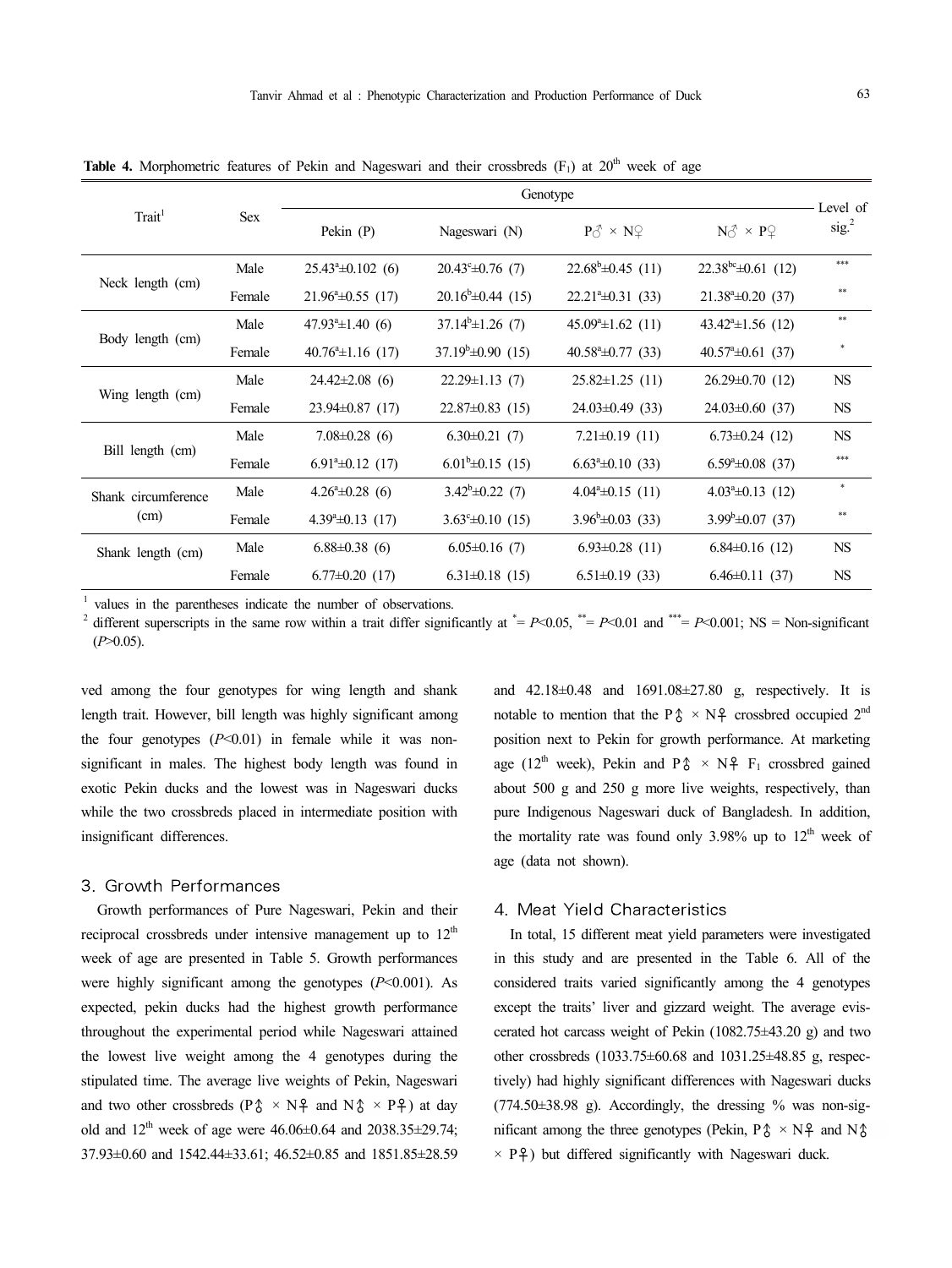| Age                   |                                   | Live weight (Mean $\pm$ SE) <sup>1</sup> |                                              |                                              |                           |  |  |
|-----------------------|-----------------------------------|------------------------------------------|----------------------------------------------|----------------------------------------------|---------------------------|--|--|
|                       | Pekin $(P)$                       | Nageswari (N)                            | $P_0^{\mathcal{A}} \times N_1^{\mathcal{Q}}$ | $N_0^{\mathcal{A}} \times P_1^{\mathcal{Q}}$ | significance <sup>3</sup> |  |  |
| DOD <sup>2</sup>      | $46.06^{\circ} \pm 0.64$ (50)     | $37.93^{\circ} \pm 0.60$ (42)            | $46.52^{\circ} \pm 0.85$ (108)               | 42.18 <sup>b</sup> $\pm$ 0.48 (101)          | $***$                     |  |  |
| $2nd$ week            | $318.66^{\circ} \pm 7.03$ (50)    | $219.90^{\circ} \pm 7.9$ (42)            | $305.16^{\circ} \pm 5.87$ (108)              | $287.11^b \pm 5.30$ (101)                    | $***$                     |  |  |
| $4th$ week            | $769.98^{\circ} \pm 15.75$ (49)   | 492.29 <sup>c</sup> $\pm$ 21.89 (42)     | $606.88^{\circ} \pm 15.74$ (108)             | $577.93^{\circ} \pm 15.74$ (101)             | $***$                     |  |  |
| $6th$ week            | $1,085.24^{\circ} \pm 19.36$ (49) | $674.39^{\text{d}} \pm 24.05$ (41)       | $950.72^b \pm 13.63$ (106)                   | $888.31^{\circ} \pm 14.62$ (99)              | $***$                     |  |  |
| $8th$ week            | $1,538.37^{\circ} \pm 23.18$ (49) | $1,005.60^{\mathrm{d}}\pm27.62$ (40)     | $1,357.90^{\circ} \pm 20.15$ (106)           | $1,244.34^{\circ} \pm 20.19$ (99)            | ***                       |  |  |
| $10^{\text{th}}$ week | $1,839.84^{\circ} \pm 34.54$ (49) | $1,359.05^{\text{d}}\pm 25.12$ (40)      | $1,718.65^{\circ}$ ±24.46 (101)              | $1,588.61^{\circ} \pm 25.80$ (99)            | $***$                     |  |  |
| $12^{th}$ week        | $2,038.35^{\circ}$ ± 29.74 (40)   | $1,542.44^{\mathrm{d}}\pm33.61$ (36)     | $1,851.85^{\circ}$ ± 28.59 (86)              | $1,691.08^{\circ} \pm 27.80$ (76)            | ***                       |  |  |

**Table 5.** Growth performance of Pekin and Nageswari and their crossbreds  $(F_1)$  under intensive management condition up to  $12<sup>th</sup>$  week of age

 $1$  Live weight in gram, number in the parentheses represents the number of observations.

 $2$  DOD= day old duckling.

<sup>3</sup> Different superscripts in the same row differ significantly for different weeks of age at \*\*\*= *P*<0.001 level of significance.

Table 6. Meat yield characteristics of Pekin and Nageswari and their crossbreds at 12<sup>th</sup> week of age

| Trait <sup>1</sup>                | Pekin $(P)$<br>$[n=4]$       | Nageswari (N)<br>$[n=4]$      | $P \n3 \times N \n9$<br>$[n=4]$ | $N \circ \sim P \circ \sim$<br>$[n=4]$ | Level of<br>significance <sup>2</sup> |
|-----------------------------------|------------------------------|-------------------------------|---------------------------------|----------------------------------------|---------------------------------------|
| Average live weight (g)           | $1,792.50^{\circ} \pm 61.32$ | $1,303.00^{\circ}$ ±59.27     | $1,655.00^{\circ} \pm 103.15$   | $1,640.50^{\circ} \pm 65.30$           | ***                                   |
| Neck weight with skin (g)         | $152.75^{\circ}$ ±6.97       | $112.75^b \pm 5.51$           | $131.25^{ab} \pm 9.17$          | $143.25^{\circ} \pm 5.63$              | $\pm\pm$                              |
| Carcass weight without giblet (g) | $1,082.75^{\circ}$ ±43.20    | $774.50^b \pm 35.98$          | $1,033.75^{\circ} \pm 60.68$    | $1,031.25^{\circ}$ ±48.85              | $**$                                  |
| Dressing $(\% )$                  | $60.37^{ab} \pm 0.60$        | 59.47 <sup>b</sup> $\pm$ 1.14 | $62.52^{\mathrm{a}}\pm0.68$     | $62.82^{\mathrm{a}}\pm0.87$            | $\star$                               |
| Heart weight (g)                  | $10.50^{ab} \pm 0.65$        | $8.00^{b} \pm 0.41$           | $11.00^a \pm 0.91$              | $13.00^a \pm 1.22$                     | $\star\star$                          |
| Liver weight (g)                  | 28.00±2.48                   | 24.75±1.93                    | 28.00±2.27                      | $26.50\pm0.29$                         | NS                                    |
| Gizzard weight (g)                | $45.75 \pm 2.2$              | $40.50 \pm 2.02$              | 41.25±4.11                      | $42.75 \pm 2.17$                       | NS                                    |
| Back half weight (g)              | $392.25^{\circ}$ ±12.86      | $310.50^{\circ}$ ±16.35       | $396.25^{\circ}$ ±25.52         | $406.25^{\circ}$ ±16.23                | $\star\star$                          |
| Drumstick with thigh weight (g)   | $252.75^{\circ}$ ±13.37      | $195.75^b \pm 10.18$          | $252.75^{\circ}$ ±21.39         | $272.00^{\circ}$ ±10.86                | $\star$                               |
| Drumstick weight (g)              | $134.75^{\circ}$ ± 8.68      | $105.25^b \pm 9.18$           | $141.75^a \pm 4.55$             | $133.00^a \pm 7.91$                    | $\star$                               |
| Thigh weight (g)                  | $117.25^{ab} \pm 5.07$       | $90.00^{\rm b}$ ±4.49         | $113.00^{ab} \pm 17.14$         | $136.00^{\circ}$ ±4.43                 | $\star$                               |
| Wing weight (g)                   | $179.75^{\circ}$ ±8.19       | $130.75^b \pm 6.24$           | $168.75^{\circ}$ ±7.36          | $163.75^a \pm 7.30$                    | $**$                                  |
| Back weight (g)                   | $139.25^{\circ}$ ±4.00       | $113.75^b \pm 6.94$           | $141.00^{\circ} \pm 11.40$      | $134.50^{ab} \pm 7.17$                 | $\star$                               |
| Breast meat weight (g)            | $299.25^{\circ}$ ±24.19      | $183.50^{b} \pm 7.19$         | $263.75^{\circ}$ ±19.06         | $267.00^{\circ}$ ±20.03                | **                                    |
| Keel bone length (cm)             | $12.75^{\circ}$ $\pm$ 0.43   | $11.13^{\circ} \pm 0.24$      | $12.40^{ab} \pm 0.33$           | $11.52^{bc} \pm 0.21$                  | $\pm\pm$                              |

<sup>1</sup> Values in the parentheses indicate the number of observations

<sup>2</sup> Different superscripts in the same row within a trait differ significantly at  $* = P<0.05$ ,  $* = P<0.01$  and  $* = P<0.001$ ; NS = Non-significant *P*>0.05).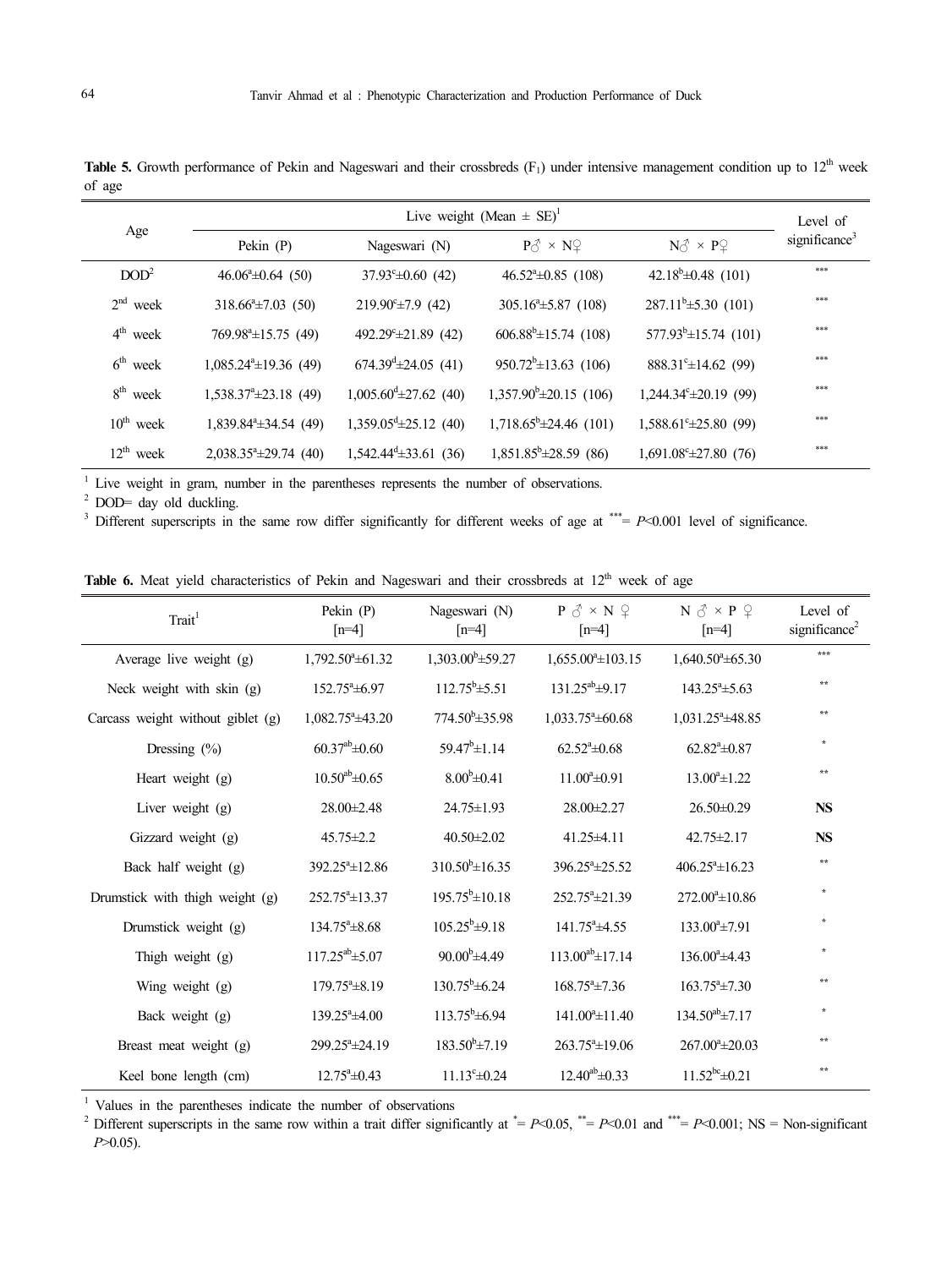In addition, the significantly contributed meat yield traits like back half weight, drumstick with thigh weight, drumstick weight, thigh weight, wing weight and breast meat weight had insignificant differences among the Pekin,  $P\hat{\phi} \times N\hat{+}$  and  $N\hat{\phi}$  $\times$  P<sup>2</sup> genotypes. The drumstick with thigh weight was found 272.00±10.86, 252.75±13.37, 252.75±21.39 and 195.75±10.18 g in N $\uparrow \times P$  Pº, Pekin, P $\uparrow \times N$ <sup>2</sup> and Nageswari ducks, respectively. However, breast meat yield, wing weight and hot carcass weight without giblet was found higher in Pekin duck.

## **DISCUSSION**

Crossbreeding experiment have been performed across the world utilizing different duck populations for harnessing the heterosis effect in crossbreds. But those type of experiments are scare particularly in Bangladesh that limits to compare our results with previous literature. To our knowledge, this study is the first report involving P, N and their reciprocal crossbreds under intensive management condition of Bangladesh. The appearance of  $P \times N$  F<sub>1</sub> crossbreds was almost similar with N ducks with some variations in the web, shank, wing and breast regions. This is might be due to influence of dominant E locus as black color dominant over white color in mammals and birds. Our result is similar with the findings of Lin et al. (2014) who reported Putian black colored duck exhibited full expression of extended black (E gene) over white and multi colored egg type Chinese duck breeds. E locus is controlled by at least 11 different multiple alleles those involve in the plumage colors and patterns of domestic fowl (Crawford, 1990) that corroborates the present findings. In addition, the c.52 G>A and c.376 G>A substitutions of *MC1R* gene associated with extended black variants (E allele) in domestic duck (Yu et al., 2012) and the reconstructed haplotype (AAGC) of this gene showed association with the plumage color of Nageswari duck that possessed an extended black phenotype (Sultana et al., 2017). All of the previous studies reported that the black phenotype in domestic ducks is caused by a gain of function mutation in the extended black (E) locus which harbored by the *MC1R* gene.

All of the morphometric traits of this study varied signifi cantly among the genotypes except shank and wing length in both males and females. Similar to our findings, Henrik et al. (2018) reported that reciprocal crosses increased the mor phometric measurements in Indonesian local duck populations. They found that body weight, chest circumference, body length and neck length were highly significant ( $P<0.01$ ) among Indonesian Tegal, Megalang and their crossbred ducks. Kokoszyński et al. (2019) found significant differences in all body mea surement traits like neck length, trunk length, chest circumference, keel length, thickness of breast muscles, drumstick length and shank length among three lines of Pekin ducks at 49th day of age and is consistent to the present findings. According to Yakubu et al. (2011), the morphometric traits like body weight, neck length, foot length and thigh circumference differed significantly between two Muscovy populations and supports this study. Padhi and Sahoo (2012) found significant differences (*P*<0.05) for shank and keel length among Indigenous, Khaki Campbell, White Pekin and their crossbreds. They observed positive heterosis (%) estimates for these two parameters. Altogether, earlier studies showed that diallel and reciprocal crossing had positive effects on morpho metric traits in different duck breeds.

Similar to the findings of this study, Heo et al. (2015) reported that weekly live weight of two commercial Korean native ducks and their reciprocal crossbreds differed signifi cantly ( $P<0.05$ ) except 2nd week of age. However, their average live weights were significantly higher as compared to this study at 2, 4, 6, and 8 weeks of age to be 625, 1,617, 2,466, and 2,836 g, respectively. These differences might be attributed with breed or genotype, quantity and quality of supplied feed. The weekly live weight of three Pekin lines differed significantly in both sexes up to  $7<sup>th</sup>$  week of age except the  $2<sup>nd</sup>$ week of age. Apart from this, greater paternal influences have been observed in most crossbred ducks during 6<sup>th</sup> to 8<sup>th</sup> week of age for growth rate and meat yield characteristics (Górska et al., 2014) and is similar to this study where Pekin male mediated  $P\hat{\phi} \times N\hat{\phi}$  crossbred had better yield than the N $\hat{\phi}$  $\times$  P  $\frac{9}{7}$  genotypes. Prasetyo and Susanti (2000) reported that crossbreeds between Alabio and Mojosari duck breeds of Indonesia had potential in improving growth performance and production traits and supports our findings.

Pekin is mainly raised for meat production and the main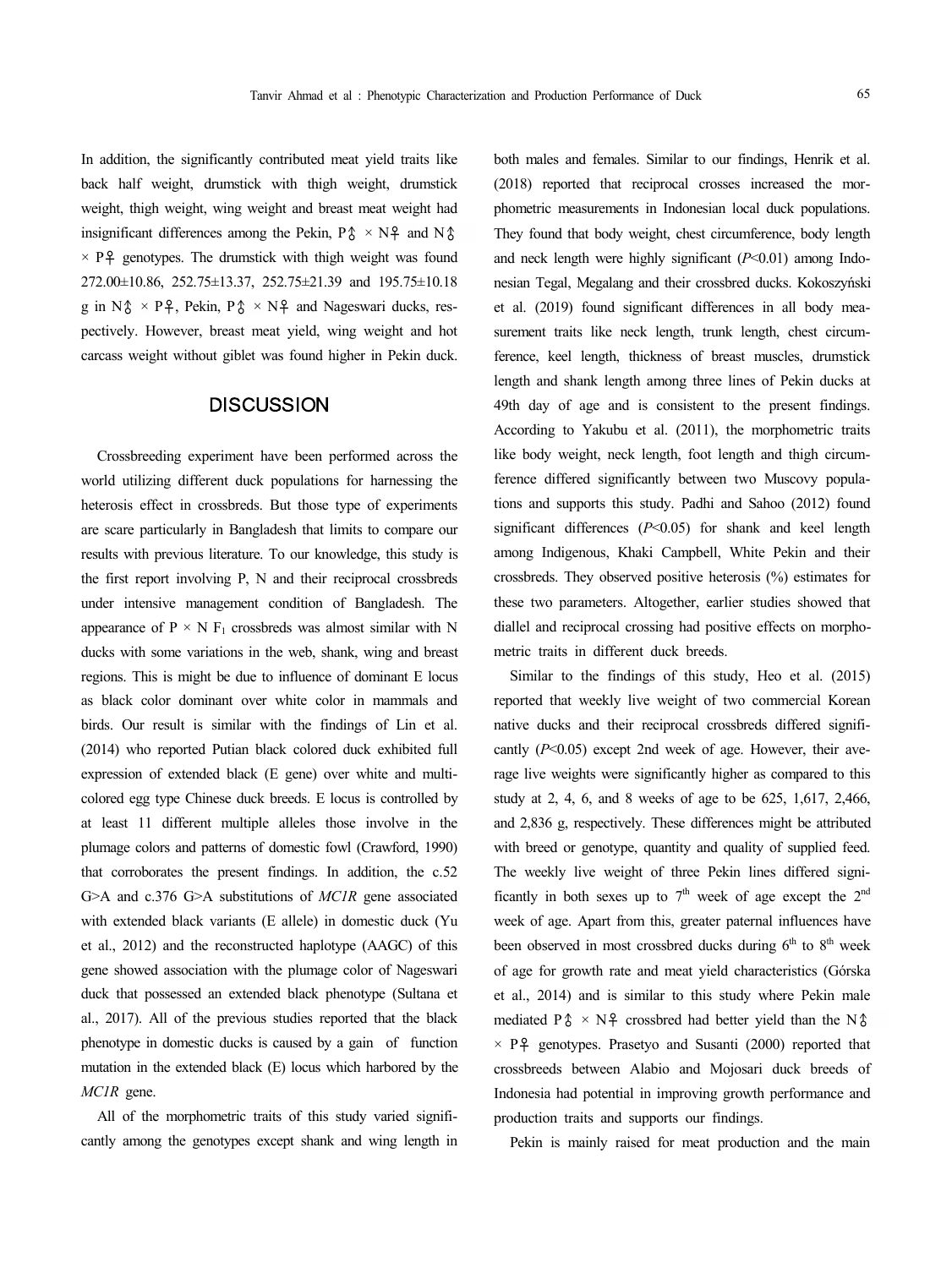goal for crossing ducks with this breed is to improve meatiness (Kokoszynski and Bernacki, 2011; Xie et al., 2014). In a crossbreeding study with Pekin, Deshi and Jinding ducks, the breast meat yield was found significantly higher (*P*<0.05) in (Pekin  $\times$  Pekin) than that of (Pekin  $\times$  Deshi) and (Pekin  $\times$ Jinding) crossbreds (Ansary et al., 2008) and is consistent with the present study. Similar to the present findings, Kokoszyński et al. (2019) found significant effects on preslaughter body weight, carcass weight, breast muscle yield, neck weight, liver weight and gizzard percentage among the three lines of Pekin ducks. Pekin derived crossbred ducks had better growth rate and meat yield characteristics like breast muscle yield, leg muscle yield and muscle yield in carcass at 8 weeks age (Padhi and Sahoo, 2012; Górska et al., 2014) and support the present results. In conclusion, considering growth, morphology and meat yield characteristics, our results suggested the P $\uparrow \times$ N♀ F<sup>1</sup> crossbreds could be an alternative genotype for better meat producing duck in Bangladesh. This crossbred genotype possesses 50% native inheritance and therefore, adaptability would be expected higher under hot and humid conditions of Bangladesh compared to exotic Pekin duck.

# ACKNOWLEDGEMENTS

The authors acknowledge the financial support of Bangladesh Bureau of Educational Information and Statistics (BANBEIS), Ministry of Education (ID. No. LS2018707) for conducting this research.

## ORCID

Md. Tanvir Ahmad https://orcid.org/0000-0002-1951-3899 Dristi Nandita https://orcid.org/0000-0002-7683-4875 Tanvir Mohammad Maruf https://orcid.org/0000-0002-8143-3398 Mohammad Hasanuzzaman Pabitra https://orcid.org/0000-0003-1103-5973 Sabrina Islam Mony https://orcid.org/0000-0002-5363-8687 Md. Shawkat Ali https://orcid.org/0000-0001-9300-4294 Md. Sarwar Ahmed https://orcid.org/0000-0002-2719-973X Mohammad Shamsul Alam Bhuiyan

https://orcid.org/0000-0003-1525-2182

# **REFERENCES**

- Ansary E, Mahiuddin M, Howlider MAR, Hai MA 2008 Meat production potential of different cross-bred ducklings. Bang J Anim Sci 37(2):82-88.
- Bhuiyan MSA, Mostary DS, Ali MS, Hussain MM, Ferdaus AJM 2017 Performances of Nageswari duck of Bangladesh under intensive management condition. Bang J Anim Sci 46(3):198-205.
- Brun JM, Mialon MM, Sellier N, Brillard JP, Rouvier R 2012 Inheritance of duration of fertility in female common ducks (*Anas platyrhynchos*) inseminated in pure breeding or in inter-generic crossbreeding with Muscovy drakes (*Cairina moschata*). Animal 6(11):1731-1737.
- Crawford RD 1990 Poultry Breeding and Genetics. 1<sup>st</sup> ed. Elsevier, New York.
- DLS 2019 Department of Livestock Services. Ministry of Fisheries and Livestock. Government of the People's Republic of Bangladesh, Dhaka.
- FAOSTAT 2019 Food and Agriculture Organization Cor porate Statistical Database. Statistics Division, Food and Agriculture Organization of the United Nations, 00153 Rome, Italy.
- Ferdaus AJM, Bhuiyan MSA, Bhuiyan AKFH, Ali MS, Hassin BM, Howlider MAR 2015 Reproductive potentials, meat yield and egg quality characteristics of indigenous dwarf chicken of Bangladesh. Asian J Med Biol Res 1(3):416-423.
- Górska A, Górski J, Mróz E 2014 Effect of inter-strain crossbreeding in diallele design  $(4 \times 4)$  on growth, weight of carcass and weight of basic groups of muscles in Pekin duck crossbreds. Europ Poult Sci 78:1-13.
- Heo KN, Hong EC, Kim CD, Kim HK, Lee MJ, Choo HJ, Choi HC, Mushtaq MMH, Parvin R, Kim JH 2015 Growth performance, carcass yield, and quality and chemical traits of meat from commercial Korean Native ducks with 2-way crossbreeding. Asian- Australas J Anim Sci 28(3):382-390.

Henrik, Purwantini D, Ismoyowati 2018 Morphometrics and